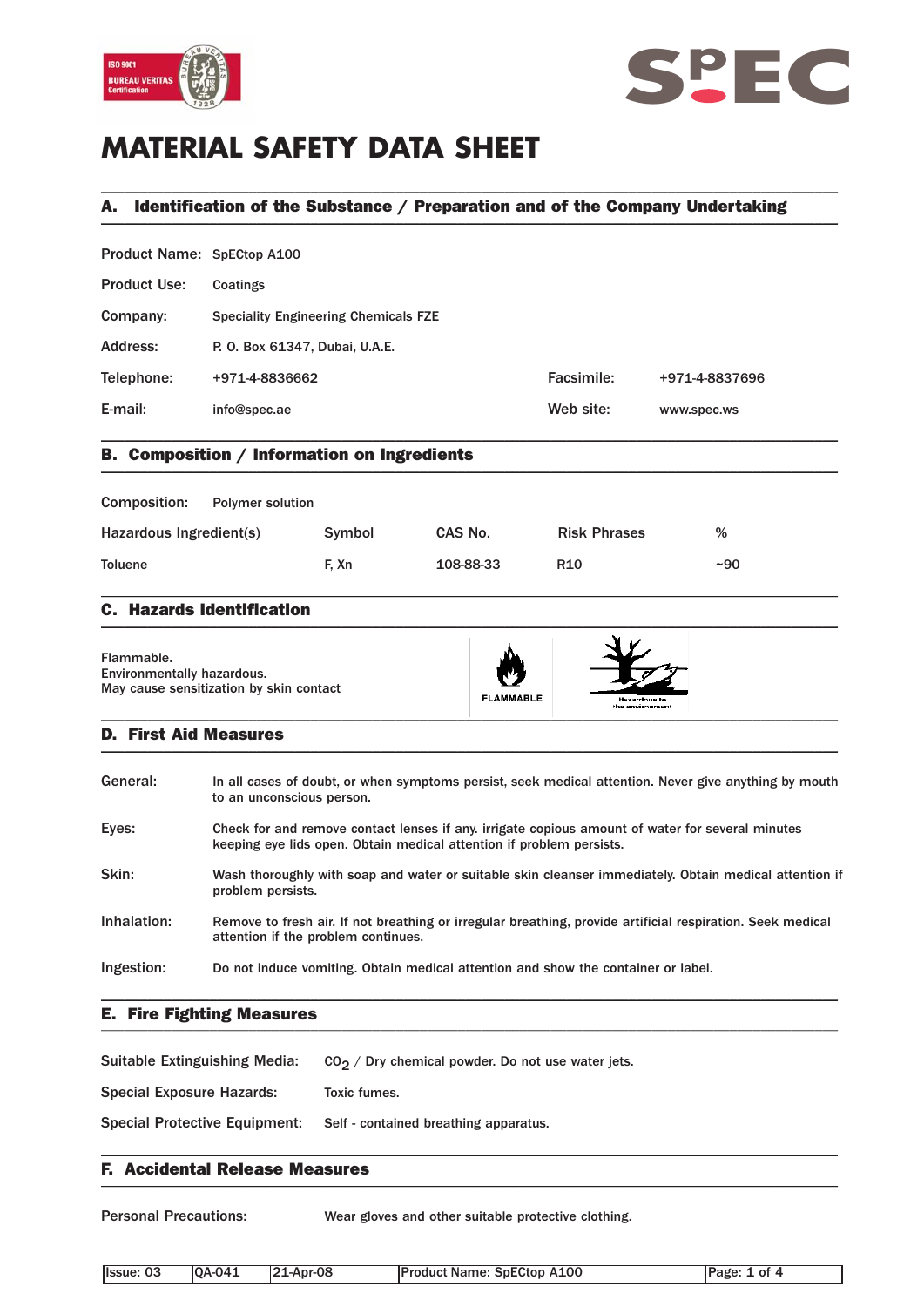| <b>Environmental Precautions:</b>  | Prevent entry into drains, sewers and water courses.                                                                     |
|------------------------------------|--------------------------------------------------------------------------------------------------------------------------|
| <b>Decontamination Procedures:</b> | Soak-up with inert absorbent or contain and remove by best available means. Gather<br>into containers. Dispose as waste. |

\_\_\_\_\_\_\_\_\_\_\_\_\_\_\_\_\_\_\_\_\_\_\_\_\_\_\_\_\_\_\_\_\_\_\_\_\_\_\_\_\_\_\_\_\_\_\_\_\_\_\_\_\_\_\_\_\_\_\_\_\_\_\_\_\_\_\_\_\_\_\_\_\_\_\_\_\_\_\_\_\_\_\_\_\_\_\_\_\_\_\_\_\_\_\_

| <b>G. Handling and Storage</b>    |                                                                                                                          |
|-----------------------------------|--------------------------------------------------------------------------------------------------------------------------|
| Handling:                         | Avoid skin and eve contact. Do not eat, drink or smoke whilst using this product.<br>Ensure adequate ventilation.        |
| Storage:                          | Keep containers dry, cool and tightly closed.                                                                            |
| <b>Decontamination Procedure:</b> | Soak-up with inert absorbent or contain and remove by best available means. Gather<br>into containers. Dispose as waste. |

\_\_\_\_\_\_\_\_\_\_\_\_\_\_\_\_\_\_\_\_\_\_\_\_\_\_\_\_\_\_\_\_\_\_\_\_\_\_\_\_\_\_\_\_\_\_\_\_\_\_\_\_\_\_\_\_\_\_\_\_\_\_\_\_\_\_\_\_\_\_\_\_\_\_\_\_\_\_\_\_\_\_\_\_\_\_\_\_\_\_\_\_\_\_\_

\_\_\_\_\_\_\_\_\_\_\_\_\_\_\_\_\_\_\_\_\_\_\_\_\_\_\_\_\_\_\_\_\_\_\_\_\_\_\_\_\_\_\_\_\_\_\_\_\_\_\_\_\_\_\_\_\_\_\_\_\_\_\_\_\_\_\_\_\_\_\_\_\_\_\_\_\_\_\_\_\_\_\_\_\_\_\_\_\_\_\_\_\_\_\_

## H. Exposure Controls / Personal Protection \_\_\_\_\_\_\_\_\_\_\_\_\_\_\_\_\_\_\_\_\_\_\_\_\_\_\_\_\_\_\_\_\_\_\_\_\_\_\_\_\_\_\_\_\_\_\_\_\_\_\_\_\_\_\_\_\_\_\_\_\_\_\_\_\_\_\_\_\_\_\_\_\_\_\_\_\_\_\_\_\_\_\_\_\_\_\_\_\_\_\_\_\_\_\_

| <b>Occupational Exposure Limits:</b> | None assigned                                                                          |
|--------------------------------------|----------------------------------------------------------------------------------------|
| Substance:                           | TLV/TWA                                                                                |
| <b>Stoddard Solvent:</b>             | $525$ mgm <sup>-3</sup>                                                                |
|                                      | Engineering Control Measures: Use with adequate general and local exhaust ventilation. |
|                                      | Personal Protective Equipment: Impervious gloves, safety goggles, plastic apron.       |

## I. Physical and Chemical Properties \_\_\_\_\_\_\_\_\_\_\_\_\_\_\_\_\_\_\_\_\_\_\_\_\_\_\_\_\_\_\_\_\_\_\_\_\_\_\_\_\_\_\_\_\_\_\_\_\_\_\_\_\_\_\_\_\_\_\_\_\_\_\_\_\_\_\_\_\_\_\_\_\_\_\_\_\_\_\_\_\_\_\_\_\_\_\_\_\_\_\_\_\_\_\_

| State:                  | Liquid    |
|-------------------------|-----------|
| Colour:                 | Clear     |
| Odour:                  | Solvent   |
| Flash Point (°C):       | 7         |
| <b>SG/Bulk Density:</b> | 0.88      |
| Solubility:             | Insoluble |

#### J. Stability and Reactivity  $\blacksquare$

| Stability:                               | Stable under recommended conditions.         |
|------------------------------------------|----------------------------------------------|
| Conditions to avoid:                     | Any source of ignition.                      |
| Materials to avoid:                      | Strong acids, alkalies and oxidising agents. |
| <b>Hazardous Decomposition products:</b> | Carbon monoxide. Irritant fumes.             |
|                                          |                                              |

\_\_\_\_\_\_\_\_\_\_\_\_\_\_\_\_\_\_\_\_\_\_\_\_\_\_\_\_\_\_\_\_\_\_\_\_\_\_\_\_\_\_\_\_\_\_\_\_\_\_\_\_\_\_\_\_\_\_\_\_\_\_\_\_\_\_\_\_\_\_\_\_\_\_\_\_\_\_\_\_\_\_\_\_\_\_\_\_\_\_\_\_\_\_\_

## K. Toxicological Information \_\_\_\_\_\_\_\_\_\_\_\_\_\_\_\_\_\_\_\_\_\_\_\_\_\_\_\_\_\_\_\_\_\_\_\_\_\_\_\_\_\_\_\_\_\_\_\_\_\_\_\_\_\_\_\_\_\_\_\_\_\_\_\_\_\_\_\_\_\_\_\_\_\_\_\_\_\_\_\_\_\_\_\_\_\_\_\_\_\_\_\_\_\_\_

There are no date available on the preparation itself. This has been assessed following the conventional method of the Preparations Directive 1999/45/EC and classified for toxicological hazards accordingly.

Based on the properties of the constituent(s) and considering toxicological data on similar preparations, this product may be a skin sensitiser and irritant. May produce allergic reactions. Harmful by inhalation. Vapours may cause headaches, dizziness and central nervous system depression.

|  | $ 21 - Apr-08 $ | <b>Product Name: SpECtop A100</b> | Page: 2 of 4 |
|--|-----------------|-----------------------------------|--------------|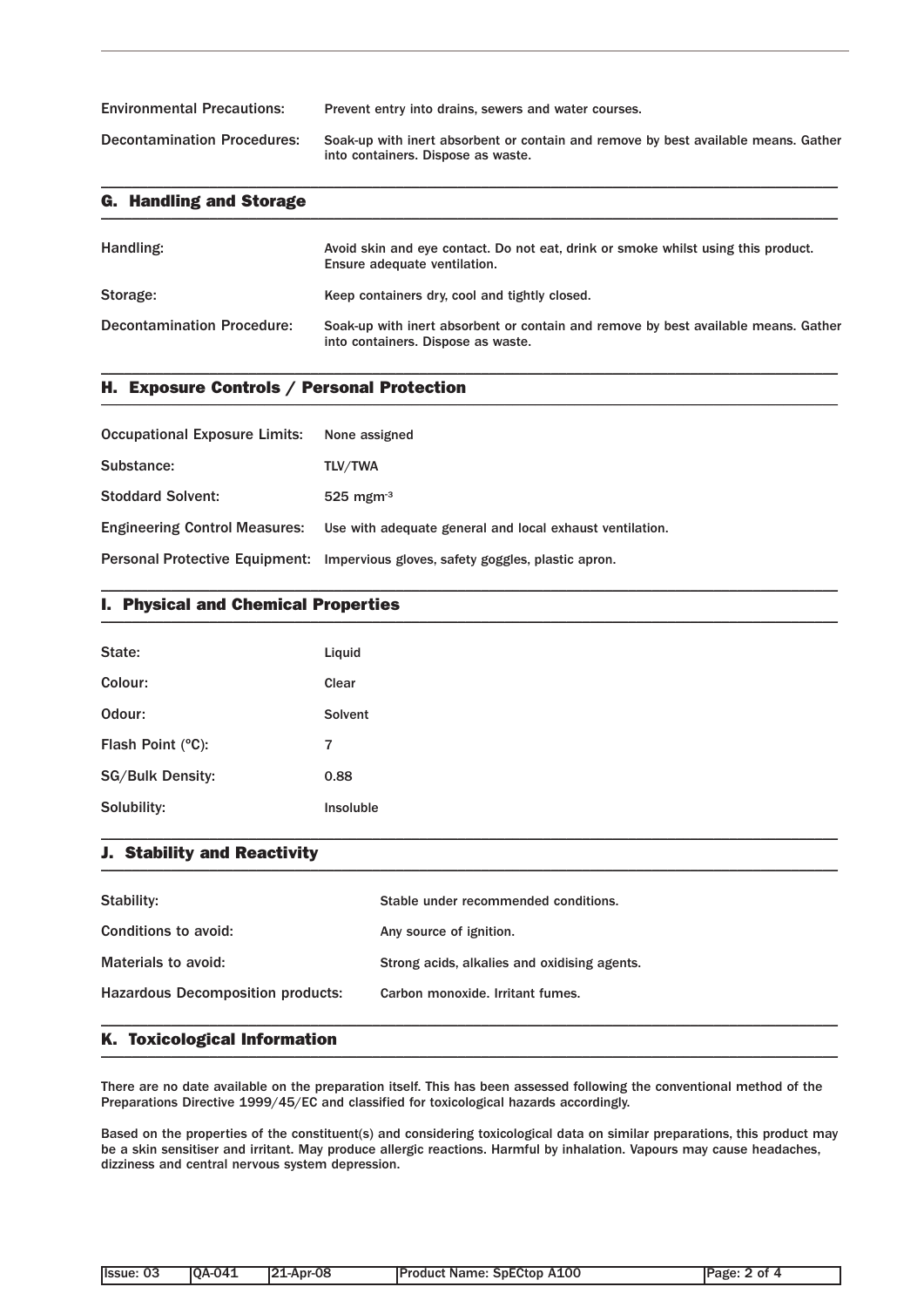#### L. Ecological Information \_\_\_\_\_\_\_\_\_\_\_\_\_\_\_\_\_\_\_\_\_\_\_\_\_\_\_\_\_\_\_\_\_\_\_\_\_\_\_\_\_\_\_\_\_\_\_\_\_\_\_\_\_\_\_\_\_\_\_\_\_\_\_\_\_\_\_\_\_\_\_\_\_\_\_\_\_\_\_\_\_\_\_\_\_\_\_\_\_\_\_\_\_\_\_

| <b>Environmental Assessment:</b>   | Contains volatile organic compounds.                                               |
|------------------------------------|------------------------------------------------------------------------------------|
| Mobility:                          | When used and disposed as intended, no adverse environmental effects are foreseen. |
| Persistence and Degradability:     | Expected to be not readily biodegradable.                                          |
| <b>Bio-accumulative Potential:</b> | Not determined.                                                                    |
| Ecotoxicity:                       | Not determined.                                                                    |

\_\_\_\_\_\_\_\_\_\_\_\_\_\_\_\_\_\_\_\_\_\_\_\_\_\_\_\_\_\_\_\_\_\_\_\_\_\_\_\_\_\_\_\_\_\_\_\_\_\_\_\_\_\_\_\_\_\_\_\_\_\_\_\_\_\_\_\_\_\_\_\_\_\_\_\_\_\_\_\_\_\_\_\_\_\_\_\_\_\_\_\_\_\_\_

\_\_\_\_\_\_\_\_\_\_\_\_\_\_\_\_\_\_\_\_\_\_\_\_\_\_\_\_\_\_\_\_\_\_\_\_\_\_\_\_\_\_\_\_\_\_\_\_\_\_\_\_\_\_\_\_\_\_\_\_\_\_\_\_\_\_\_\_\_\_\_\_\_\_\_\_\_\_\_\_\_\_\_\_\_\_\_\_\_\_\_\_\_\_\_

\_\_\_\_\_\_\_\_\_\_\_\_\_\_\_\_\_\_\_\_\_\_\_\_\_\_\_\_\_\_\_\_\_\_\_\_\_\_\_\_\_\_\_\_\_\_\_\_\_\_\_\_\_\_\_\_\_\_\_\_\_\_\_\_\_\_\_\_\_\_\_\_\_\_\_\_\_\_\_\_\_\_\_\_\_\_\_\_\_\_\_\_\_\_\_

## M. Disposal Considerations \_\_\_\_\_\_\_\_\_\_\_\_\_\_\_\_\_\_\_\_\_\_\_\_\_\_\_\_\_\_\_\_\_\_\_\_\_\_\_\_\_\_\_\_\_\_\_\_\_\_\_\_\_\_\_\_\_\_\_\_\_\_\_\_\_\_\_\_\_\_\_\_\_\_\_\_\_\_\_\_\_\_\_\_\_\_\_\_\_\_\_\_\_\_\_

Disposal must be in accordance with local and national legislation.

Do not allow to enter drains or watercourses. Material and container must be disposed as hazardous waste.

## N. Transport Information \_\_\_\_\_\_\_\_\_\_\_\_\_\_\_\_\_\_\_\_\_\_\_\_\_\_\_\_\_\_\_\_\_\_\_\_\_\_\_\_\_\_\_\_\_\_\_\_\_\_\_\_\_\_\_\_\_\_\_\_\_\_\_\_\_\_\_\_\_\_\_\_\_\_\_\_\_\_\_\_\_\_\_\_\_\_\_\_\_\_\_\_\_\_\_

| Proper shipping name:         | Resin solution, flammable |                          |     |  |
|-------------------------------|---------------------------|--------------------------|-----|--|
| <b>UN Number:</b>             | 1866                      |                          |     |  |
| Class:                        | 3                         |                          |     |  |
| Subsidiary risk:              |                           |                          |     |  |
| <b>Packing Group:</b>         | I                         |                          |     |  |
| Label:                        | <b>FLAMMABLE LIQUID</b>   | <b>MARINE POLLUTANT</b>  |     |  |
| <b>Additional Information</b> |                           |                          |     |  |
| <b>ADR-HIN:</b>               | 30                        |                          |     |  |
| <b>IMDG-EMS:</b>              | F-E, S-E                  | <b>Marine Pollutant:</b> | Yes |  |
| IMO:                          |                           |                          |     |  |

\_\_\_\_\_\_\_\_\_\_\_\_\_\_\_\_\_\_\_\_\_\_\_\_\_\_\_\_\_\_\_\_\_\_\_\_\_\_\_\_\_\_\_\_\_\_\_\_\_\_\_\_\_\_\_\_\_\_\_\_\_\_\_\_\_\_\_\_\_\_\_\_\_\_\_\_\_\_\_\_\_\_\_\_\_\_\_\_\_\_\_\_\_\_\_

#### O. Regulatory Information \_\_\_\_\_\_\_\_\_\_\_\_\_\_\_\_\_\_\_\_\_\_\_\_\_\_\_\_\_\_\_\_\_\_\_\_\_\_\_\_\_\_\_\_\_\_\_\_\_\_\_\_\_\_\_\_\_\_\_\_\_\_\_\_\_\_\_\_\_\_\_\_\_\_\_\_\_\_\_\_\_\_\_\_\_\_\_\_\_\_\_\_\_\_\_

| <b>EU Regulations:</b> | The product is labeled as follows, in accordance with local regulations.                                                                                                                          |  |  |
|------------------------|---------------------------------------------------------------------------------------------------------------------------------------------------------------------------------------------------|--|--|
| Hazard Symbol(s):      | Xn, F                                                                                                                                                                                             |  |  |
| Contains:              | Organic solvents                                                                                                                                                                                  |  |  |
| <b>Risk Phrases:</b>   | R <sub>10</sub> - Flammable<br>R20 - Harmful by inhalation<br>R21 - Harmful in contact with skin<br>R51 - Toxic to aquatic organisms                                                              |  |  |
| <b>Safety Phrases:</b> | S28 - After contact with skin, wash immediately with plenty of water<br>S36 - Wear suitable protective clothing<br>S38 - In case of insufficient ventilation, wear suitable respiratory equipment |  |  |
| <b>EC Directives:</b>  | Dangerous Substance Directive, 67/548/EEC and adaptations.<br>Dangerous Preparations Directive, 88/379/EEC.<br>Safety Data Sheets Directive, 91/155/EEC.                                          |  |  |

| .<br>$pr-08$<br>A100<br>'o-<br><b>Ilssue</b><br><b>SpECtop</b><br>i Pro<br>$-04^*$<br><b>A</b> <i><b>M</b></i> <b><i>M</i></b><br>OA-<br>- OT<br>Name:<br>്പാറ്റ<br>шс<br>æ<br>ve<br>∼ |  |  |  |
|----------------------------------------------------------------------------------------------------------------------------------------------------------------------------------------|--|--|--|
|                                                                                                                                                                                        |  |  |  |